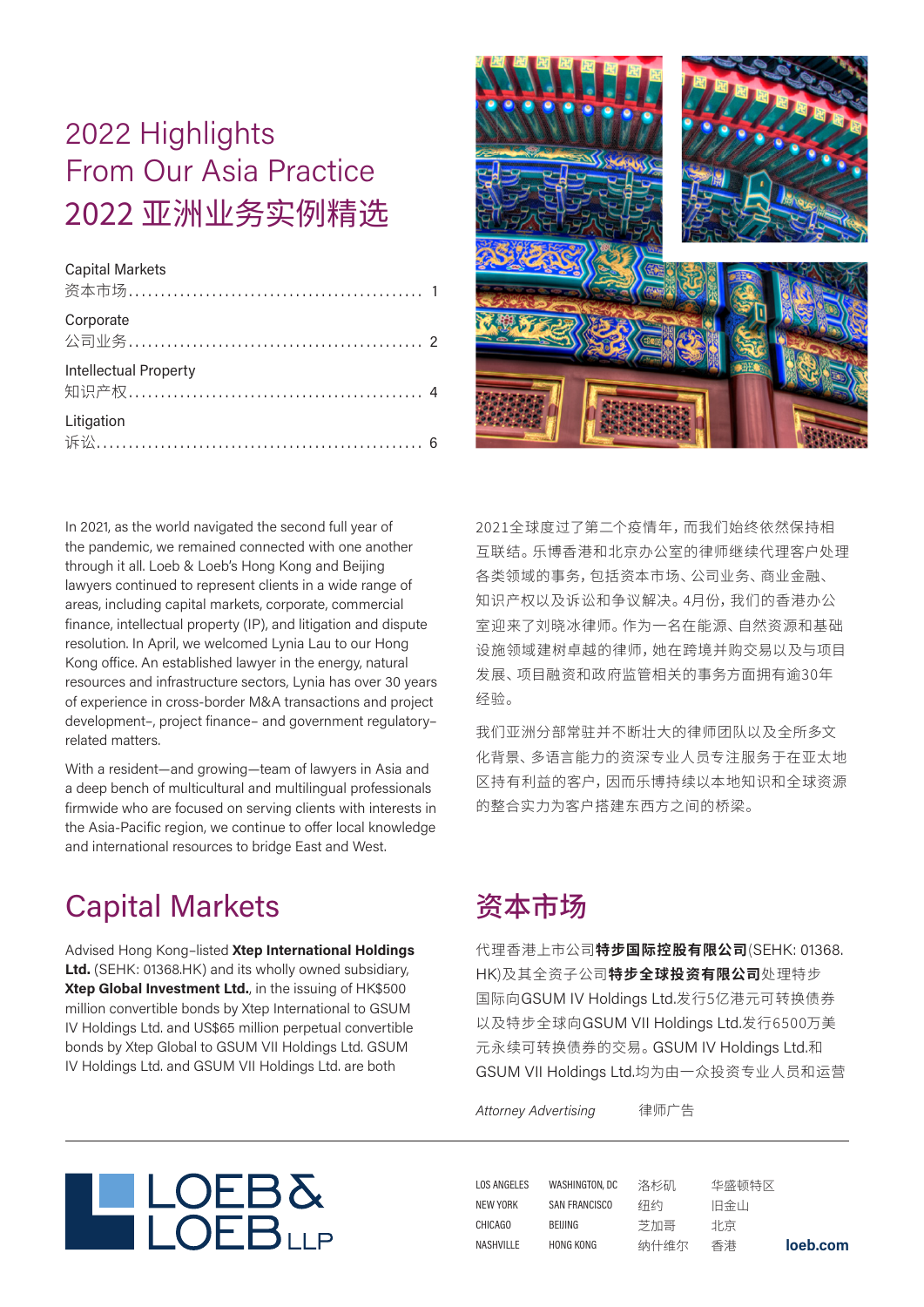exempted companies managed by Hillhouse Capital Management, a global firm of investment professionals and operating executives. Xtep International is a leading multibrand sportswear company and is principally engaged in the design, development, manufacturing, sales, marketing and brand management of sportswear, including footwear, apparel and accessories.

Represented **Inception Growth Acquisition Ltd.**, a special purpose acquisition company (SPAC), in a US\$90 million SPAC initial public offering (IPO) on Nasdaq.

Represented **Maxicity Holdings Ltd.** in its transfer of listing from the Global Exchange Market to the Main Board of the Stock Exchange of Hong Kong (SEHK: 2295.HK). Maxicity is a slope works contractor in Hong Kong.

Represented **HHG Capital Corp.**, a SPAC, in a US\$57.5 million IPO on Nasdaq.

Represented **Ace Global**, a SPAC, in its US\$40 million IPO on Nasdaq.

Represented **Nova Vision Acquisition**, a US\$50 million SPAC targeting businesses in Asia, in its IPO on Nasdaq.

Represented **Shinhan Investment Asia Ltd.** as lead arranger in connection with the EUR€100 million floating rate green notes due 2026 issued by Hanwha Solutions Corp., Korea's leading solar photovoltaic manufacturer, and guaranteed by Shinhan Bank. Hanwha Solutions is using the net proceeds from the issue of the green notes for the financing and refinancing of new and existing projects in the eligible green projects in accordance with its Green Financing Framework.

Represented a group of **Korean investment banks** in connection with the US\$200 million multitranche guaranteed floating rate notes issued by Hyundai Heavy Industries Co., Ltd., the world's largest shipbuilding company.

### **Corporate**

Represented **CSM Media Research Co. Ltd.** in negotiating agreements with television broadcasters and advertisers to conduct TV audience measurements in Hong Kong. CSM Media Research is a joint venture formed by various established media and broadcasting companies, including CVSC-TNS Research, Mango Media Communication Co., China International Television Corp. and CNR Media Development Corp., that specializes in television ratings survey research.

高管组成的全球化投资公司高瓴资本旗下管理的豁免公 司。特步国际是一家领先的多品牌运动鞋企业,主营鞋服 和配饰等运动鞋产品的设计、开发、制造、销售、营销和品 牌管理。

代理特殊目的收购公司(SPAC)**Inception Growth** 

**Acquisition Ltd.**处理其9000万美元纳斯达克SPAC首次公 开募股(IPO)的交易。

代理**丰城控股有限公司**(**Maxicity Holdings Ltd.**)(SEHK: 2295.HK) 处理其由联交所创业板转至主板上市的交易。 丰城是香港一家斜坡工程承建商。

代理特殊目的收购公司**HHG Capital Corp**.处理其5750万 美元的纳斯达克IPO交易。

代理特殊目的收购公司 **Ace Global** 处理其4000万美元 的纳斯达克IPO交易。

代理目标锁定亚洲业务的5000万美元特殊目的收购公司 **Nova Vision Acquisition**处理其纳斯达克IPO交易。

代理**新韩投资亚洲有限公司**(**Shinhan Investment Asia Ltd.**),就其在由韩国领先太阳能光伏系统制造商韩华思 路信株式会社(Hanwha Solutions Corp.)发行、并由新韩 银行(Shinhan Bank)担保的2026年到期的1亿欧元浮动利 率绿色票据的交易中担任牵头安排行提供相关服务。韩 华思路信根据《绿色融资框架》将发行该绿色票据所得净 收益用于适格绿色项目中的新项目和已有项目的融资及 再融资。

代理一个**韩国投行银团**处理全球最大造船企业现代重工 有限公司发行2亿美元多轮有担保浮动利率票据的交易的 相关事务。

## 公司业务

代理**中国广视索福瑞媒介研究有限公司**,就其为在香港 实施电视受众数据调查而与电视台和广告商订立的一些 协议提供谈判相关服务。CSM是由多家成熟的媒体及广 播公司、包括央视市场研究股份有限公司、芒果传媒有限 公司(中国国际电视总公司和央广传媒发展总公司)共同组 建的一个专营电视收视率调查研究的合资企业。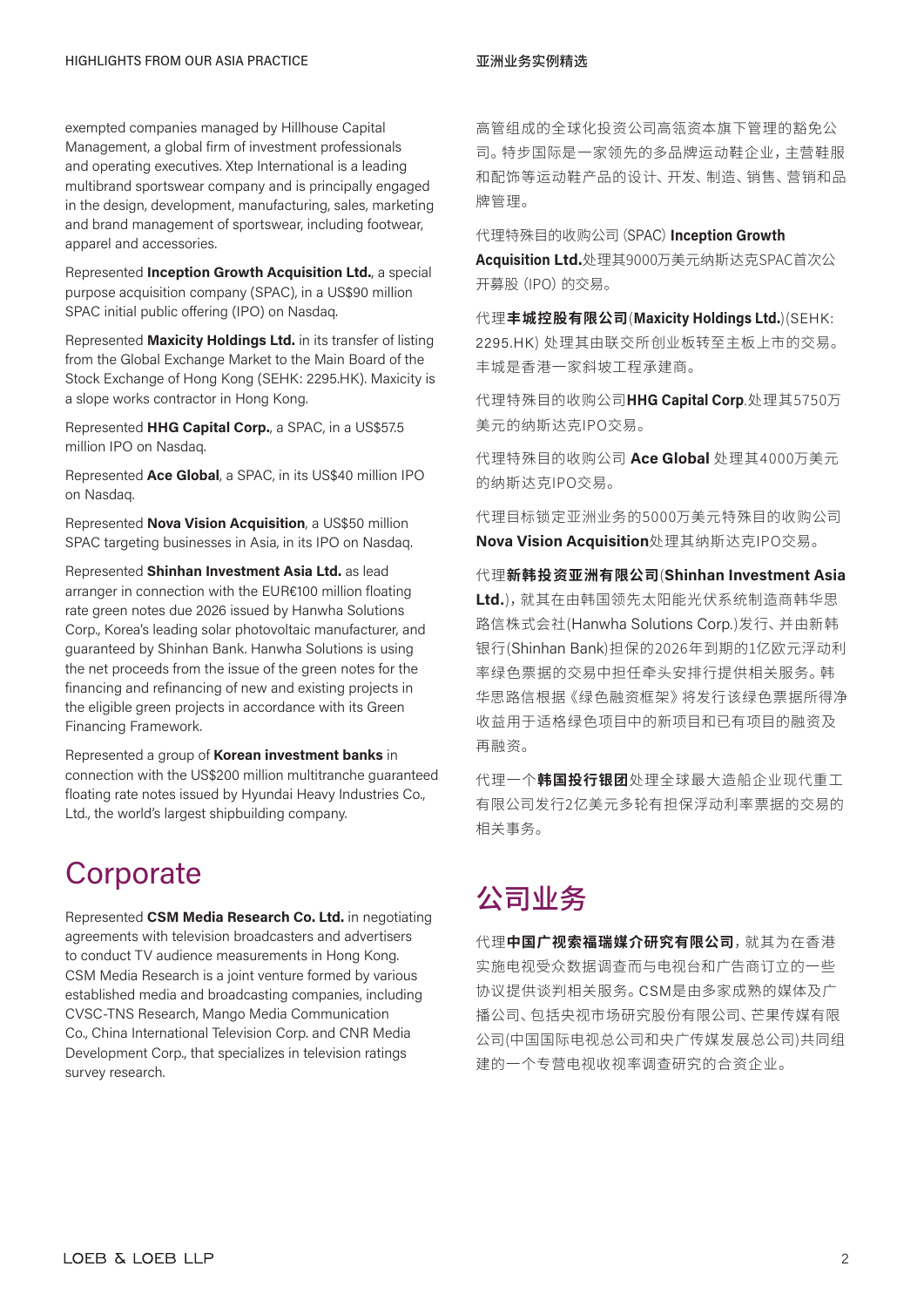Represented **CYC Motor Holding Ltd.**, an electric bike company, with a high-level review of transaction documents and advising on the company's employee stock ownership plan (ESOP) and Series B financing.

Advised **Apoidea Group**, an artificial intelligence (AI) fintech company that leverages novel techniques in deep learning and natural language processing to extract insights within and among financial texts, in reviewing and advising with regard to the company's Shareholders Agreement.

### Represented **Chargedot Shanghai New Energy**

**Technology Co. Ltd.** in its acquisition by technology company ABB. Chargedot supplies AC and DC charging stations, as well as the necessary software platforms, to a range of customers that includes electric vehicle (EV) manufacturers, EV charging network operators and real estate developers.

Represented **Fitch Ventures** in its investment in Diginex, a technology company. Fitch Ventures is the equity investment arm of Fitch Group, a global leader in financial information services with operations in more than 30 countries.

Represented **China CITIC Bank Corp. Ltd.** in connection with various lending transactions.

Represented **Morgan Stanley** in connection with various lending transactions involving Asian borrowers.

Advised **CLPS Inc.**, a Nasdaq-listed company, on a direct placement of its equity securities and registration of stock warrant for a total value of US\$32 million.

Represented **NongHyup Bank**, a specialized bank in Korea, in connection with obtaining a full banking license from the Hong Kong Monetary Authority and establishing a branch in Hong Kong. The banking license was granted by the authority in April 2021 and NongHyup Bank Hong Kong Branch commenced business in November.

Advised on long-term liquefied natural gas (LNG) sales and purchase agreements between **S&T International Natural Gas Trading Co. Ltd.** and **QatarEnergy**, whereby QatarEnergy's LNG-producing affiliate, Qatar Liquefied Gas Co. Ltd., will supply 1 million tons per annum to China for 15 years starting in late 2022. The total transaction value was approximately US\$15 billion.

Represented **Avalon Global Holdings Ltd.** in connection with its Series A financing, a joint venture and licensing agreement, and general corporate and regulatory filings and various patent filings in Hong Kong and the United States, including compositions for enhancing the immunogenicity of vaccines, face masks, a robotic disinfection system and an antimicrobial treatment of textiles.

代理电动自行车企业 CYC Motor Holding Ltd., 就其交易 文件提供高级别审阅服务,并就该公司的员工持股计划 (ESOP)及B轮融资提供建议。

向人工智能金融科技企业 **Apoidea Group**提供有关其 《股东协议》的审阅及建议服务。该公司利用深度学习和 自然语言处理的新技术提取各类金融信息文本的洞见及 数据。

代理**上海联桩新能源技术股份有限公司**(**Chargedot Shanghai New Energy Technology Co. Ltd.**)处理其被科 技企业ABB收购的交易。联桩为电动汽车制造商、电动汽 车充电网络运营商和房地产开发商等一系列客户提供交 流(AC)和直流(DC)充电站及必备软件平台。

代理 **Fitch Ventures** 处理其投资一家科技企业 Diginex 的交易。Fitch Ventures 是在30多个国家拥有运营机构的 全球领先的金融信息服务提供商惠誉集团旗下的股权投 资公司。

代理**中信银行股份有限公司**处理其若干借贷交易。

代理**摩根士丹利**处理其若干涉及亚洲借款人的借贷交 易。

向纳斯达克上市公司**华钦科技**(**CLPS Inc.**)就其总计价值 3200万美元的股权证券直接配售和股票权证注册提供顾 问服务。

代理韩国一家专业银行**农协银行**(**NongHyup Bank**)处理 其向香港金融管理局申请取得全银行业务牌照以及在香 港设立一家分行的相关事务。香港金融管理局于2021年4 月向农协银行发放全银行业务牌照,并且,该行香港分行 于11月开业。

### 向**新港国际天然气贸易有限公司**(**S&T International**

**Natural Gas Trading Co. Ltd.**)和**卡塔尔能源**(**QatarEnergy**) 就其长期液化天然气购销协议提供顾问服务,根据这些协 议,卡塔尔能源的液化天然气生产附属企业卡塔尔液化天然 气有限公司(Qatar Liquefied Gas Co. Ltd.)将在2022年下半年 开始的15年内每年向中国提供1百万吨液化天然气,总交易 价值约为150亿美元。

### 代理**铠耀全球控股有限公司**(**Avalon Global Holdings**

**Ltd.**),处理其A轮融资交易、一项合资及许可协议、常规的 公司和监管报备事务及其在香港和美国的各类专利提交 工作,涉及产品包括用于增强疫苗免疫原性的组合物、口 罩、一种机器人消毒系统及一种织物抗菌处理技术。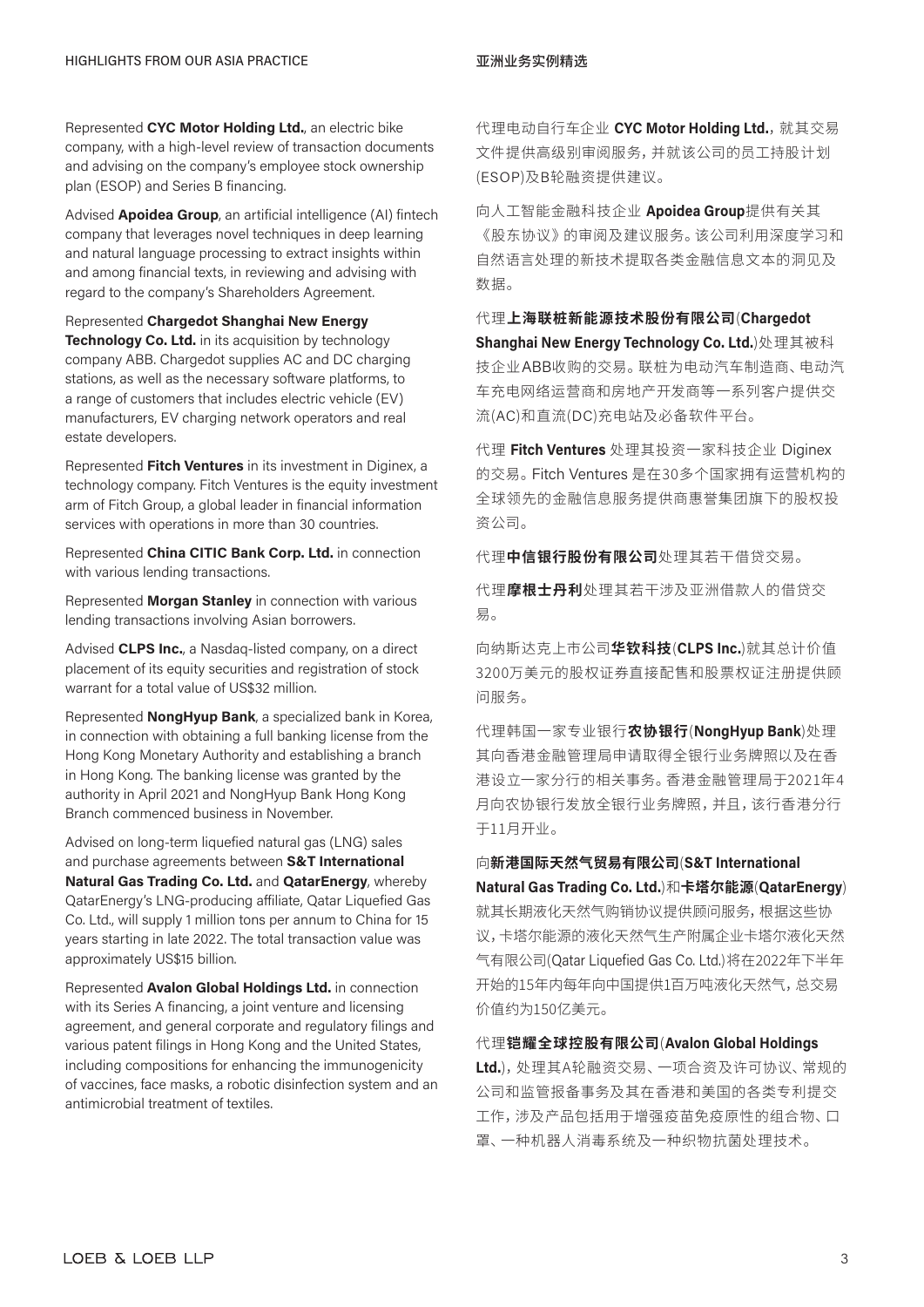Represented **Avalon SteriTech Ltd.** in connection with its Series A financing and a joint venture with SoftBank Robotics and MTR.

Advised **Athenex Therapeutics Ltd.**, a global biopharmaceutical company dedicated to the discovery, development and commercialization of novel therapies for the treatment of cancer, with regard to its ESOP in Hong Kong and a consulting agreement. Loeb also advised the client and its subsidiaries on a number of commercial and patent-related transactions, including drafting and negotiating licensing agreements and collaboration agreements.

Represented a major multinational **delivery service and logistics company** that provides domestic and international express delivery in its acquisition of an aircraft ground service and logistics company based in Hong Kong.

Advised a **robot solutions provider** in Hong Kong and China in connection with its joint venture and share subscription.

Represented a **private equity fund** in its tender offer for a public real estate investment trust in Japan.

Represented an **Australian company** in its proposed acquisition of a gold mining company in Africa.

### Intellectual Property

Advised **DeepTranslate Ltd.**, one of the industry's leading AI translation engines when it comes to English and Chinese financial domains, on its U.S. patent protection strategies.

Represented **Emerging Viral Diagnostics Ltd.**, a biomedical company striving to develop and deliver new and first-in-class biomedical technologies, with respect to various patent filings for the company's point-of-care diagnostic device and related technologies. Loeb also advised the client in connection with its Series A financing.

Represented **Zhejiang Chic Robot Technology Co. Ltd.** in patent infringement litigation before U.S. federal district and appellate courts against a number of defendants, leading to a preliminary injunction, a court sanction and settlement payments to the client by the defendants. The Loeb team's enforcement actions on behalf of the client also led to the defendants' funds being frozen by e-commerce platforms and a court ruling of substantial lawyers' fees of the plaintiff to be paid by the defendants.

Provided IP due diligence services to **Hong Kong Science and Technology Parks Corp.** (HKSTP) for the Leading Enterprises Acceleration Program (also known as LEAP@

代理**铠耀环境卫生科技有限公司**(**Avalon SteriTech Ltd.**)处 理其A轮融资交易及与软银机器人(SoftBank Robotics)和港 铁设立合资企业的事宜。

向**慧源医疗有限公司**(**Athenex Therapeutics Ltd.**)就其香 港地区员工持股计划及一项咨询协议提供顾问服务。慧源 医疗是一家致力于癌症新疗法的发现、开发和商业化的全 球化生物制药企业。乐博也向该客户及其子公司就若干商 业交易和专利相关交易提供顾问服务,包括许可协议及合 作协议的起草和谈判工作。

代理一家提供国内及国际快递服务的大型**快递和物流服 务跨国企业**,处理其收购香港一家机场地面服务及物流 企业的交易。

向运营地位于香港和中国的一家**机器人解决方案提供商** 就其合资及股份认购事务提供顾问服务。

代理一家**私募股权基金**处理其对日本一家公共房地产投 资信托机构的要约收购交易。

代理一家**澳大利亚公司**处理其对非洲一家金矿企业的拟 议收购。

## 知识产权

向英文和中文金融内容领域的业界领先人工智能翻译引 擎公司之一**译谷有限公司**(**DeepTranslate Ltd.**)就其美国 专利保护战略提供顾问服务。

代理致力于开发和提供新型的一流生物医药技术的 生物医药企业**新发病毒诊断有限公司**(**Emerging Viral Diagnostics Ltd.**),处理有关其床边/即时测试(POC)诊 断设备和相关技术的各类专利提交的事务。乐博也向客户 就其A轮融资提供了顾问服务。

代理**浙江骑客机器人科技有限公司**处理针对若干被告方 提起的美国联邦地区和上诉法院专利侵权诉讼案,法院 判决初步禁令、法院制裁令及由被告方向该客户支付和解 款。乐博团队代表客户的执行措施也导致电子商务平台将 被告方资金冻结并引发法院裁决被告方支付原告方实质部 分的律师费。

向**香港科学园公司**(**Hong Kong Science and Technology Parks Corporation**)(HKSTP) 就"领先企业扶持计划" (Leading Enterprises Acceleration Program, 即LEAP@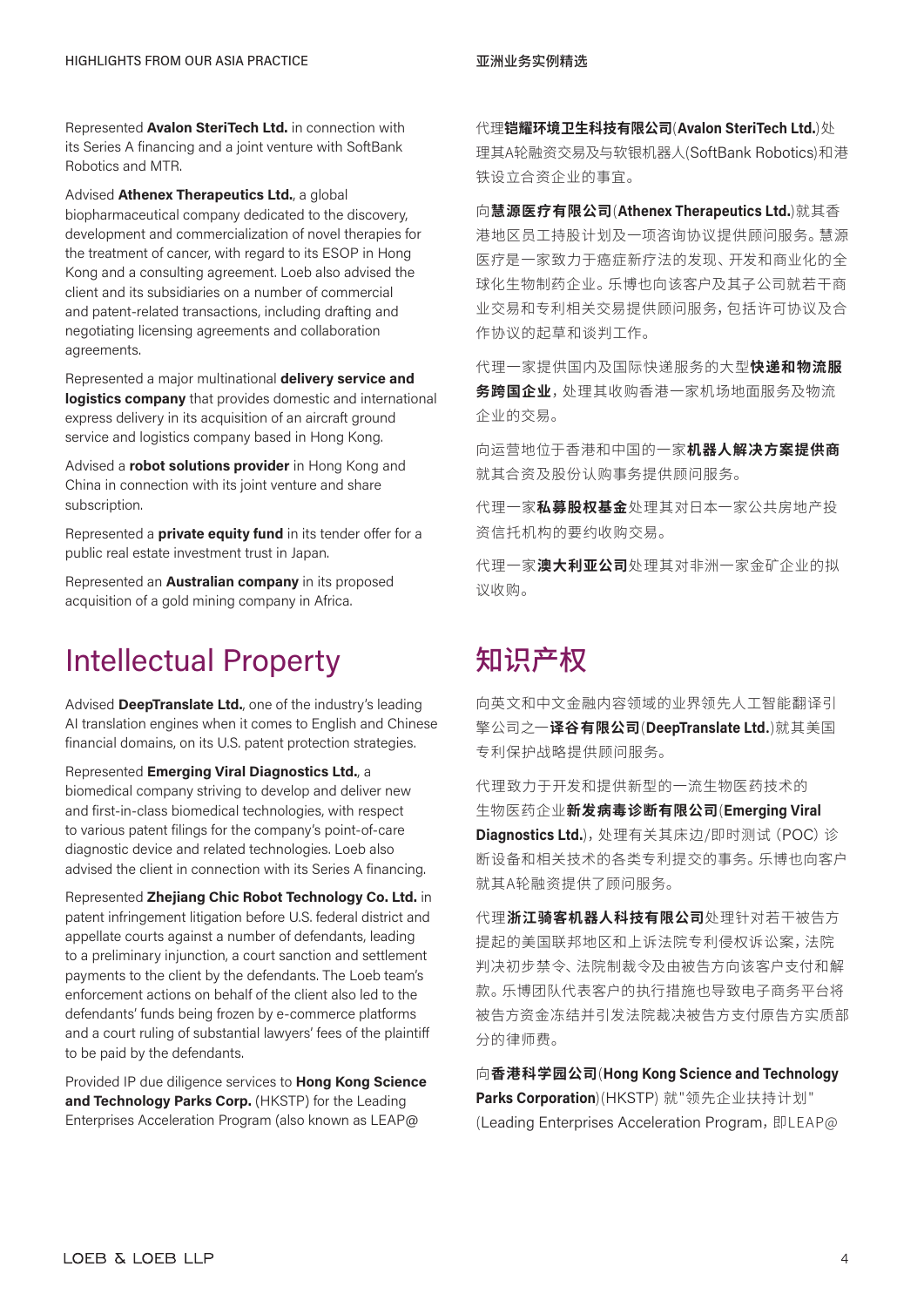HK), which helps accelerate the business growth of its candidates. Loeb advised HKSTP on matters including subsistence, ownership and validity of patents; infringement risk of the company's products and technologies; and strategies to strengthen the IP protection of its core products and technologies.

Represented **Chain Technology Development Co. Ltd.**, a research and development–based startup that offers a comprehensive suite of smart city solutions, in connection with the preparation and filing of patent applications.

Advised **Avant Meats Co. Ltd.**, a startup that focuses on the research and development of cell-based agriculture and strives to bring down the production costs of cell-based meat, on the IP aspects of its pre-seed financing transaction and patent applications. Loeb also advised the client on overall patent filings and prosecution strategies and filed a number of U.S. provisional patents with respect to a key invention of the client.

Advised **Motive Force Technology Ltd.**, a company dedicated to the research, development and commercialization of immersive virtual reality technology to improve education and elderly and rehabilitation services, with respect to overall patent prosecution strategies. Loeb also assisted the client with patent filings and prosecution strategies in Hong Kong and the U.S.

Advised **RaSpect Intelligence Inspection Ltd.**, an AI building inspection company, with respect to overall patent filing and prosecution strategies. Loeb filed a U.S. provisional patent with respect to a key invention of the client. The company is developing software for building inspections that improves the safety of buildings and reduces economic loss and loss of human life. Through the use of satellite data for macroscopic inspection, micro-detection by using built-in Internet of Things sensors and automatic inspection by drones, its software can effectively assess the potential risks and calculate the degrees of damage.

Advised **Rollogo Ltd.**, a luggage brand geared toward techsavvy travelers, with respect to overall patent filings and prosecution strategies. Loeb is drafting a U.S. provisional patent application with respect to a key invention of the client.

Advised **Ecoinno (HK) Ltd.**, a technology company that focuses on developing multiple categories of products from Green Composite Material made from cellulose, a naturally occurring polymer with Ecoinno's proprietary processing facilities, in connection with its Series B financing, ESOP, nondisclosure agreements, employment agreements and general corporate matters. We also advised the client on a collaboration agreement. Loeb serves as the lead IP counsel for the client, advising the company on overall IP strategies and handling its global patent and trademark portfolio, including prosecution and opposition proceedings.

HK)提供相关的知识产权尽职调查服务,该计划旨在扶持 选定企业的成长。乐博就专利的存续状况、所有权和有效 性、企业产品和技术的侵权风险以及其核心产品和技术的 知识产权加强保护战略等事项向HKSTP提供顾问服务。

就专利申请的制备和提交代理**倬咏技术拓展有限公司** (**Chain Technology Development Co. Ltd.**)。倬咏为一家 提供全方位智能城市解决方案的研发型初创企业。

就专注于细胞肉农业技术研发及力求降低细胞肉生产成 本的初创企业**Avant Meats Co. Ltd.**的种子轮之前的融资 交易和专利申请所涉及的知识产权事宜向该公司提供顾 问服务。乐博也向客户提供了专利提交及申请整体战略方 面的顾问服务,并为客户的一项关键发明申请了若干美国 临时专利。

向致力于研发用以改进教育及长者和康复服务的沉浸式 虚拟现实技术及其商业化的**原动力科技有限公司**(**Motive Force Technology Ltd.**)提供有关专利申请整体战略方面 的顾问服务。乐博也协助客户制定其香港和美国的专利提 交和申请战略。

### 向人工智能楼宇检测公司**维视拍智能检测有限公司**

(**RasPect Intelligence Inspection Ltd.**)就专利提交及申请 整体战略提供顾问服务。乐博也为该客户的一项关键发明 申请了一项美国临时专利。该公司正在研发用以提高楼宇 安全性及减少经济损失和人员伤亡的楼宇检测软件。通 过利用卫星数据进行目视检测、利用内置物联网传感器进 行微观探测、利用无人机进行自动检测,其软件能够有效 地评估潜在风险和测算损害程度。

向锁定技术达人型旅行者市场的行李箱品牌企业**Rollogo Ltd.**提供专利提交及申请整体战略方面的顾问服务。乐博 正为该客户的一项关键发明起草美国临时专利申请。

向**寰科创新(香港)有限公司**(**Ecoinno (HK) Ltd.**)就其B轮 融资、ESOP、保密协议、雇佣协议及常规公司事务提供顾 问服务。该公司专注于研发以采自天然聚合物纤维素的 "绿色复合材料"通过其专有的加工设备制造的多种类别 的产品。乐博也就一项合作协议向客户提供顾问服务,并 作为客户的牵头知识产权律师就整体知识产权战略及处 理其全球专利和商标组合提供顾问服务,包括专利申请和 异议程序。